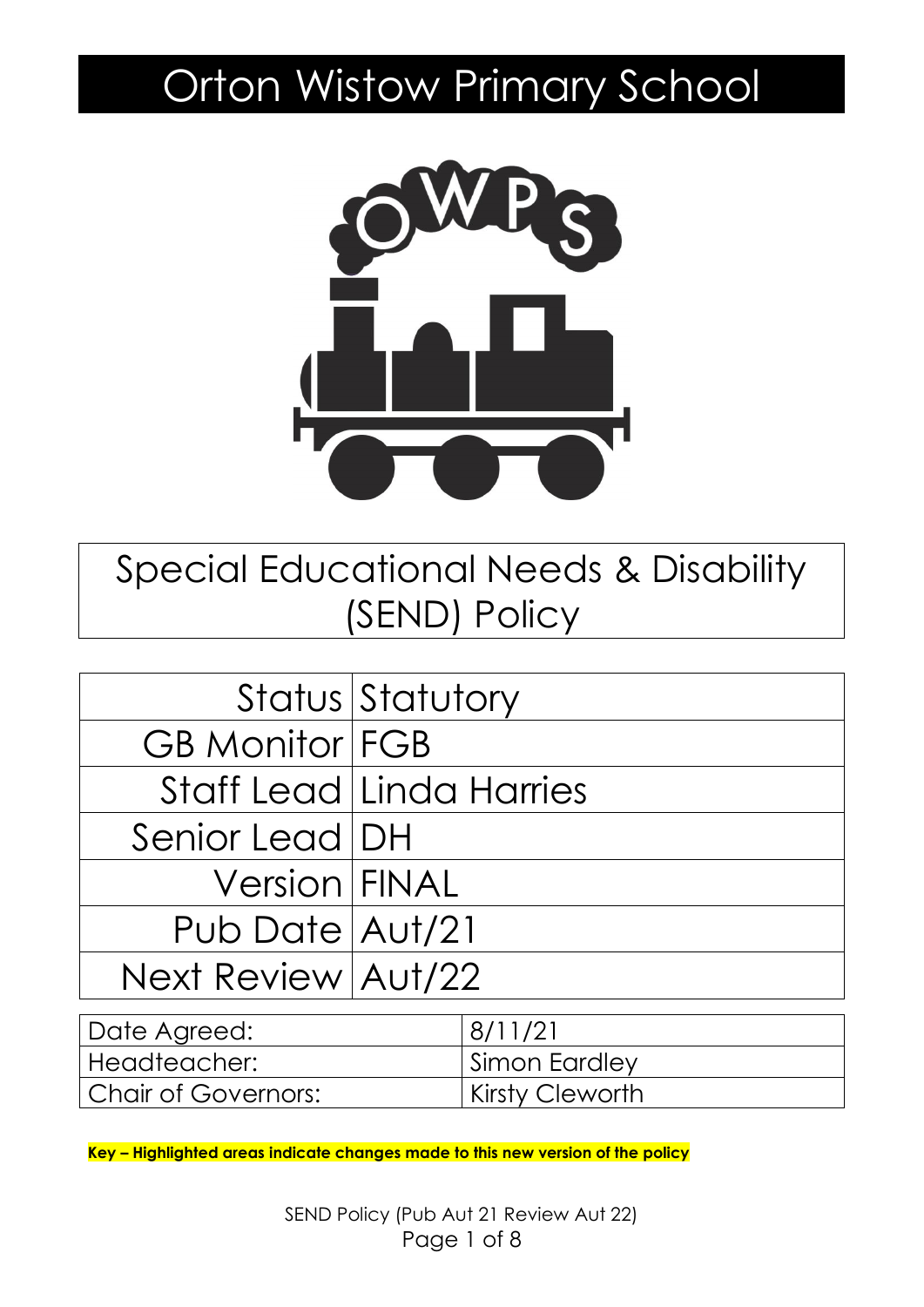# **'Making SEND everybody's business' (PCC and CCC's SEND Strategy, 2019-2024)**

## **COMPLIANCE**

This policy complies with our statutory requirement and has been written with reference to the following guidance and documents:

This policy and the information report is based on the statutory [Special Educational Needs and](https://www.gov.uk/government/uploads/system/uploads/attachment_data/file/398815/SEND_Code_of_Practice_January_2015.pdf)  [Disability \(SEND\) Code of Practice](https://www.gov.uk/government/uploads/system/uploads/attachment_data/file/398815/SEND_Code_of_Practice_January_2015.pdf) and the following legislation:

[Part 3 of the Children and Families Act 2014](http://www.legislation.gov.uk/ukpga/2014/6/part/3), which sets out schools' responsibilities for pupils with SEN and disabilities

The Special Educational [Needs and Disability Regulations 2014](http://www.legislation.gov.uk/uksi/2014/1530/contents/made), which set out schools' responsibilities for education, health and care (EHC) plans, SEN Co-ordinators (SENCOs) and the SEN information report

As well as the following additional documents:

- Equality Act: Advice for Schools (DfE, Feb 2013)
- Statutory Guidance on Supporting Pupils at School with Medical Conditions (DfE, June 2014)
- The National Curriculum in England: Framework for Key Stage 1 and 2 (July 2014)
- Pre-key stage 1: pupils working below the national curriculum assessment standard (2018)
- Pre-key stage 2: pupils working below the national curriculum assessment standard (2018)
- Safeguarding Policy
- Accessibility Plan
- Teachers Standards (2012)

## **AIMS**

Our SEND policy aims to:

- Set out how our school will support and make provision for pupils with special educational needs (SEN)
- Explain the roles and responsibilities of everyone involved in providing for pupils with SEN

Our school mission statement is Taking PRIDE in All We Do (Polite, Respect, Independent, Do your best, Everybody Matters).

Our overarching aim is to create an atmosphere of encouragement, acceptance, respect and understanding of individual needs, in which all pupils can maximise their potential, by:

- · providing a focus on outcomes for children rather than hours of provision/support
- · raising the aspirations of and expectations for all pupils with SEND
- · enabling each pupil to partake in and contribute fully to school life
- · enabling each pupil to reach his or her full potential
- · endeavouring to understand and meet the individual needs of each child
- · working closely with parents and external agencies
- · including the views of the child and their parents in the monitoring and reviewing provision

### **OBJECTIVES**

- 1. Identify and provide for pupils who have special educational needs and additional needs.
- 2. Work within the guidance provided in the SEND Code of Practice, 2014.
- 3. Operate a "whole pupil, whole school" approach to the management and provision of support for pupils with SEND.
- 4. Provide a Special Educational Needs Co-ordinator (SENCo) who will work in line with the SEND Policy.
- 5. Provide support and advice for all staff working with pupils with SEND.

### **IDENTIFYING SPECIAL EDUCATIONAL NEEDS**

When identifying the needs of a pupil with SEND, we refer to the four broad areas of need as detailed in the Code of Practice (2014, p.86). These are as follows:

*Communication and Interaction* - this includes children with speech, language and communication needs (SLCN) and those who fall on the autistic spectrum (ASD).

> SEND Policy (Pub Aut 21 Review Aut 22) Page 2 of 8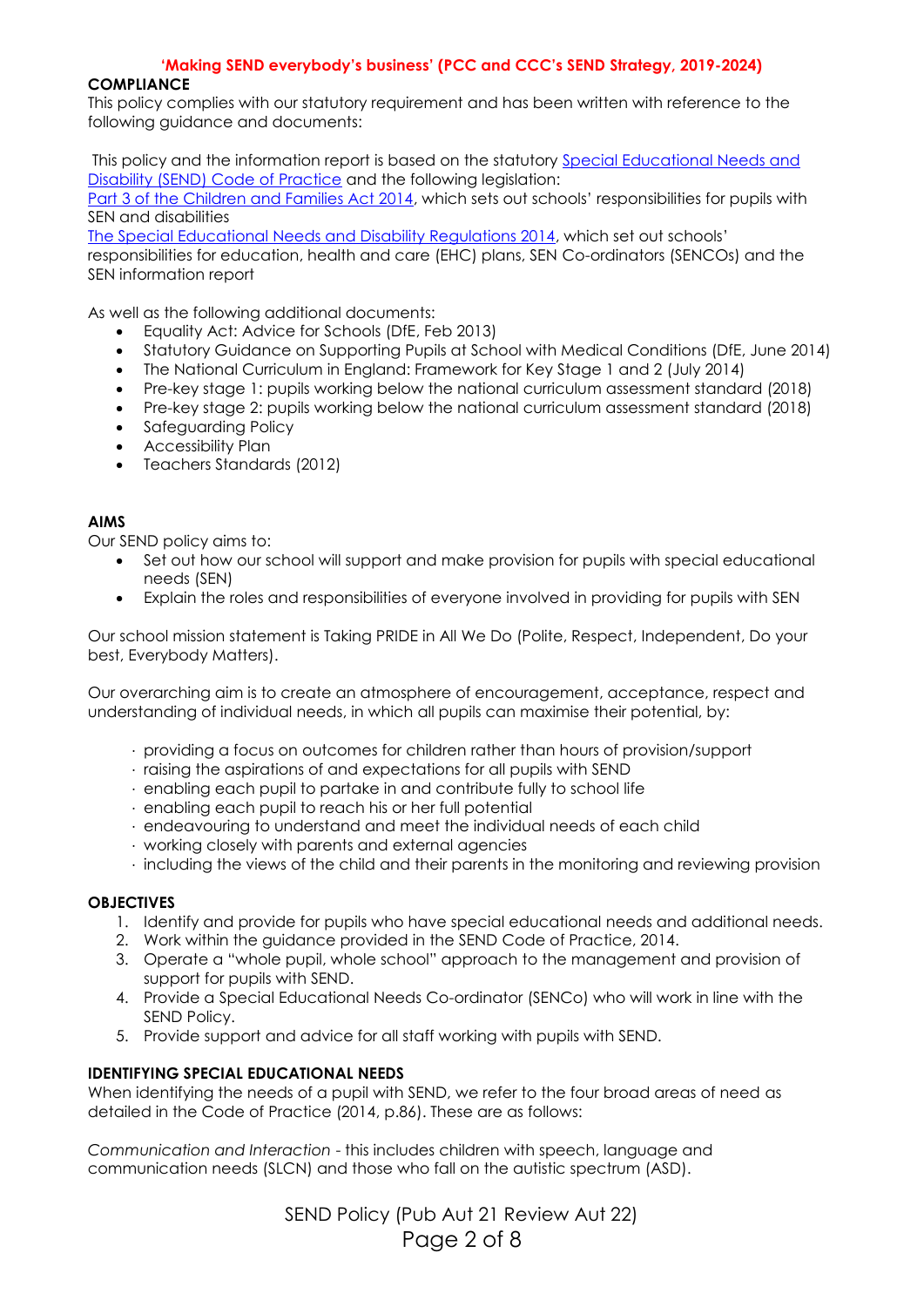*Cognition and Learning* - this includes children who demonstrate features of moderate, severe or profound learning difficulties or specific learning difficulties such as dyslexia, dyscalculia and dyspraxia.

*Social, Mental and Emotional Health* - this includes children who may be withdrawn or isolated, displaying disruptive or disturbing behaviour and underlying mental health difficulties, e.g. anxiety, depression. Other children may have features of hyperactivity, concentration difficulties and/or impulsive behaviours or attachment disorder.

*Sensory and/or Physical* - this includes children with sensory impairment, visual impairment, hearing impairment or multisensory impairments and physical difficulties which may require ongoing support and specialist equipment.

The following are not, in isolation, considered to require SEND provision, but may impact on attainment and progress:

- · Disability (the Code of Practice outlines the 'reasonable adjustment' duty for schools provided under the current Disability Equality legislation)
- · Attendance and punctuality
- · Health and welfare
- · English as an Additional Language (EAL)/Minority Ethnic New Arrival (MENA) status
- · Being in receipt of the Pupil Premium grant
- · Being a Child in Care (CiC)
- · Behavioural difficulties

### **DISABILITY**

Many children and young people who have SEN may have a disability under the Equality Act 2010; that is '…a physical or mental impairment which has a long-term and substantial adverse effect on their ability to carry out normal day-to-day activities'. This definition provides a relatively low threshold and includes more children than many realise: 'long-term' is defined as 'a year or more' and 'substantial' is defined as 'more than minor or trivial'. This definition includes sensory impairments such as those affecting sight or hearing, and long-term health conditions such as asthma, diabetes, epilepsy and cancer. Children and young people with such conditions do not necessarily have SEN, but where there a disabled child or young person requires special educational provision they will also be covered by the SEN definition.

The School Accessibility Plan and the Equality Policy can be found on the school website:

As a school we observe two key duties:

- we **must not** directly or indirectly discriminate against, harass or victimise disabled children and young people
- we **must** make reasonable adjustments, including the provision of auxiliary aids and services, to ensure that disabled children and young people are not at a substantial disadvantage compared with their peers. This duty is anticipatory – it requires thought to be given in advance to what disabled children and young people might require and what adjustments might need to be made to prevent that disadvantage.

### **IDENTIFICATION, ASSESSMENT AND REVIEW OF PUPILS WITH SEND**

The Code of Practice outlines a graduated response to pupils' needs, recognising that there is a continuum of need matched by a continuum of support. This response is seen as action that is **additional to** or **different from** the provision made as part of the school's usual differentiated curriculum and strategies. The school uses an Inclusion Register to record the information of pupils in receipt of SEND provision.

### **A GRADUATED APPROACH TO SEND SUPPORT**

Where concern is expressed that a pupil may have a special educational need, the class teacher takes early action to assess and address the difficulties. This includes raising their concerns with the school SENCO.

> SEND Policy (Pub Aut 21 Review Aut 22) Page 3 of 8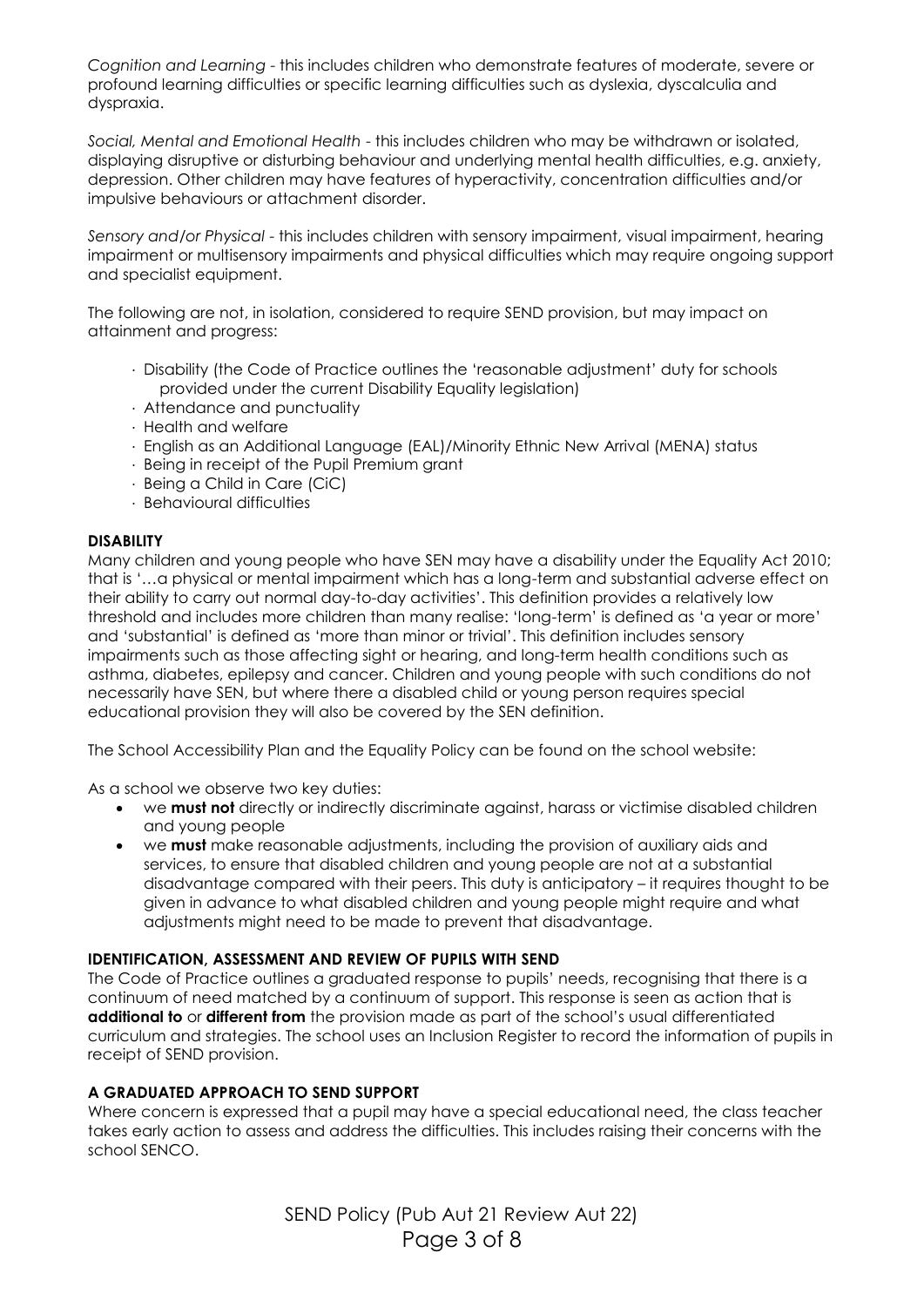Teachers are responsible and accountable for the progress and development of the pupils in their class, including where pupils access support from Teaching Assistants or specialist staff. High quality teaching, differentiated for individual pupils, is the first step in responding to pupils who have, or may have, SEN.

In deciding whether to make special educational provision, the teacher and SENCo should consider all of the information gathered from within the school about the pupil's progress, alongside national data and expectations of progress. Academic progress would be cause for concern if it:

- is significantly slower than that of their peers starting from the same baseline
- fails to match or better the child's previous rate of progress
- fails to close the attainment gap between the child and their peers
- widens the attainment gap

Additionally, where a pupil is not making progress with their wider development due to social and/or emotional difficulties, SEND provision would be considered to enable the child or young person to make a successful transition to adult life.

Where a pupil is identified as having SEN, we take any action needed to remove barriers to learning and put effective special educational provision in place. This SEN support should take the form of a four-part cycle through which provision is revisited, refined and revised with a growing understanding of the pupil's needs and what supports the pupil in making good progress and securing good outcomes. This is known as the graduated approach. This may highlight where the support of more specialist expertise is required.

# **ASSESS**

In identifying a child as needing SEN support the class teacher, working with the SENCO, should:

- carry out a clear analysis of the pupil's needs drawing on teacher's assessment and experience of the pupil
- take into account their previous progress and attainment
- consider the pupil's development in comparison to their peers and national data
- consider the views of parents, the pupil's own views and, if relevant, advice from external support

We take seriously any concerns raised by a parent. These are recorded and compared to the setting's own assessment and information on how the pupil is developing.

# **PLAN**

Where it is decided to provide a pupil with SEN support, the parents are notified. The teacher and the SENCO should agree, in consultation with the parent and the pupil, the adjustments, interventions and support to be put in place, as well as the expected impact on progress, development or behaviour. Support and intervention provided is then selected to match the outcomes identified for the pupil. Where necessary, plans will outline parental involvement to contribute to progress at home. All teachers and support staff who work with the pupil are made aware of their needs, intended outcomes and the support and/or strategies that are required.

# **DO**

The class teacher remains responsible for working with the child on a daily basis. Where the interventions involve group or one-to-one teaching away from the main class teacher, they still retain responsibility for the pupil. They work closely with any teaching assistants or specialist staff involved, to plan and assess the impact of support and interventions and how they can be linked to classroom teaching. The SENCO supports the class teacher in the further assessment of the child's particular strengths and weaknesses and advising on the most effective package of support.

# **REVIEW**

The effectiveness of the support and interventions and their impact on the pupil's progress is reviewed at least termly. The impact and quality of the support and interventions is evaluated, along with the views of the pupil and their parents. The teacher, working with the SENCO, will revise the support in light of the pupil's progress and development, deciding on any changes to the

> SEND Policy (Pub Aut 21 Review Aut 22) Page 4 of 8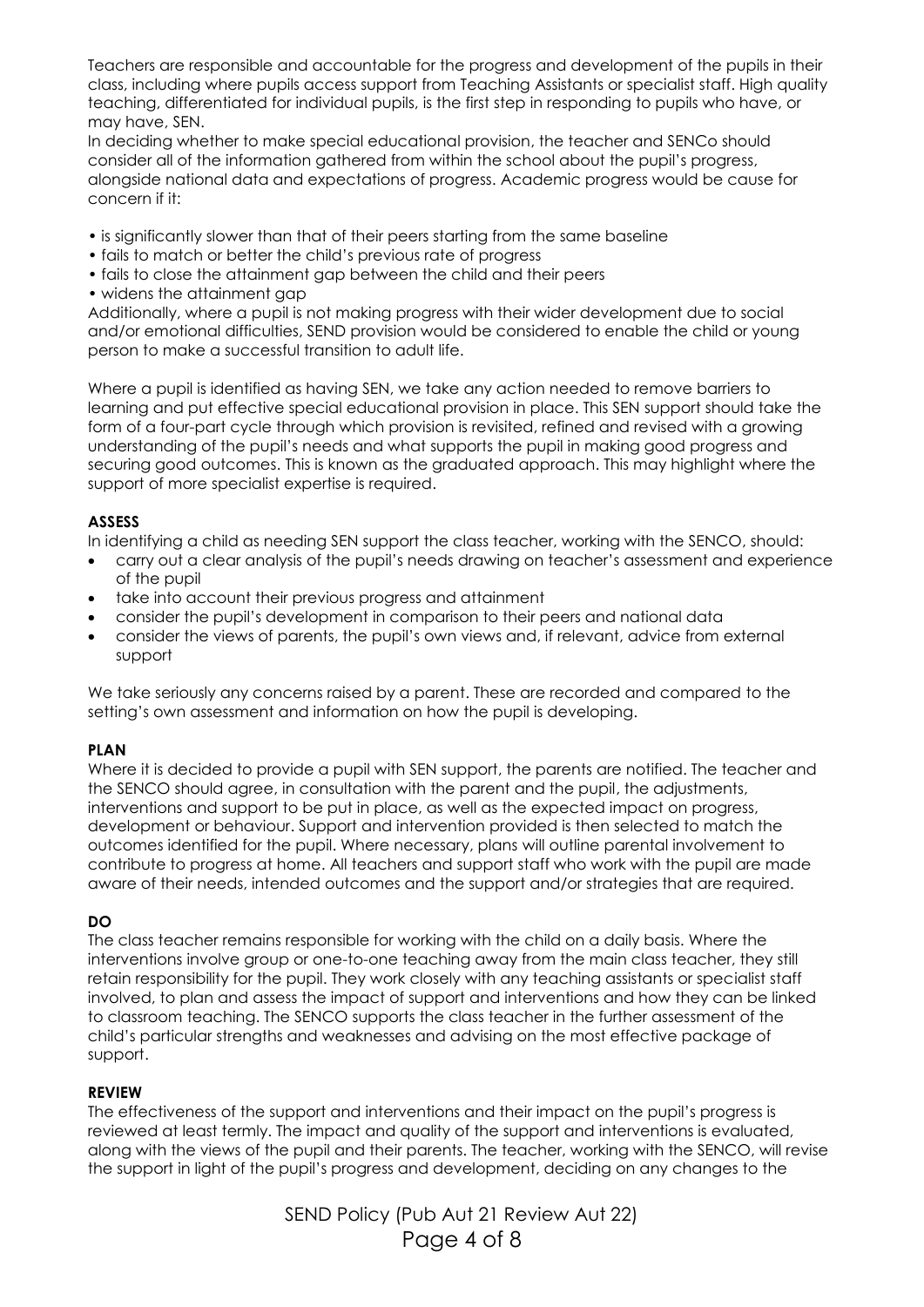support and outcomes in consultation with the parent and pupil. This usually takes place at SEND Review meetings each term.

Where a pupil has an Education and Health Care (EHC) plan, the local authority, in cooperation with the school, must review that plan as a minimum every twelve months.

### **MANAGING PUPILS NEEDS ON THE SEN REGISTER**

The school uses a class provision map or an individual Assess, Plan, Do, Review format to record the support and intervention which has been put in place for pupils who are causing concern or have been identified as requiring SEN provision. This is updated throughout the four-stage cycle. Where specialist advice has been received, the APDR will detail any individual programmes, equipment and strategies.

These are reviewed on a termly basis where the impact of the support and intervention is considered and adapted and will contribute to regular meetings with the parent and child. The SENCo is responsible for monitoring the quality of provision maps and may attend some of the SEN Review meetings where appropriate.

The progress of all children on the SEN Register is discussed at termly Pupil Progress meetings and is reviewed by the Inclusion Manager/SENCO and Deputy Headteacher responsible for Standards and Achievement.

For more detailed information of the school's provision for pupil's with SEND, please see the School SEN Information Report (available on the school website or by requesting a copy from the school office), which is reviewed annually.

#### **SPECIALIST SUPPORT**

We may decide to involve specialist advice where a pupil continues to make less than expected progress, despite evidence-based support and interventions. Parents are always consulted before seeking this advice.

### **EDUCATION, HEALTH AND CARE NEEDS ASSESSMENTS**

Where, despite the school having taken relevant and purposeful action to identify, assess and meet the SEN of the child or young person, the child or young person has not made expected progress the school will consult the Local Authority threshold document and decide if it is appropriate to pursue an Educational, Health and Care Needs assessment. Parents have the right to request an EHC Needs assessment through the Local Authority.

Pupils with an Education, Health and Care Plan (EHCP), will have access to all arrangements for pupils on the SEND Register as well as tailored support outlined in their EHCP. In addition to this, they will have an Annual Review of their plan.

### **CRITERIA FOR EXITING THE SEND REGISTER/RECORD**

If it is felt that children are making progress which is sustainable then they may be taken off the SEN Register. If this is the case then the views of the teacher, SENCo, pupil and parents need to be taken into account, as well as that of any other professionals involved with the child. If it is agreed by all to remove the pupil from the register, then all records will be kept until the pupil leaves the school (and passed on to the next setting). The pupil will continue to be monitored through the school's usual monitoring procedures. If it is felt that the pupil requires additional assistance in the future, then the procedures set out in this policy will be followed.

#### **SUPPORTING PUPILS AND FAMILIES**

We strive to work with pupils and their families to meet and agree on their SEN needs and the necessary provision. A link to the school's SEN information report, which provides detailed information for parents on the provision we make for SEN pupils is available here:

https://www.owps.org.uk/page/?title=SEND+Information+Report+%28School+Offer%29&pid=48

SEND Policy (Pub Aut 21 Review Aut 22) Page 5 of 8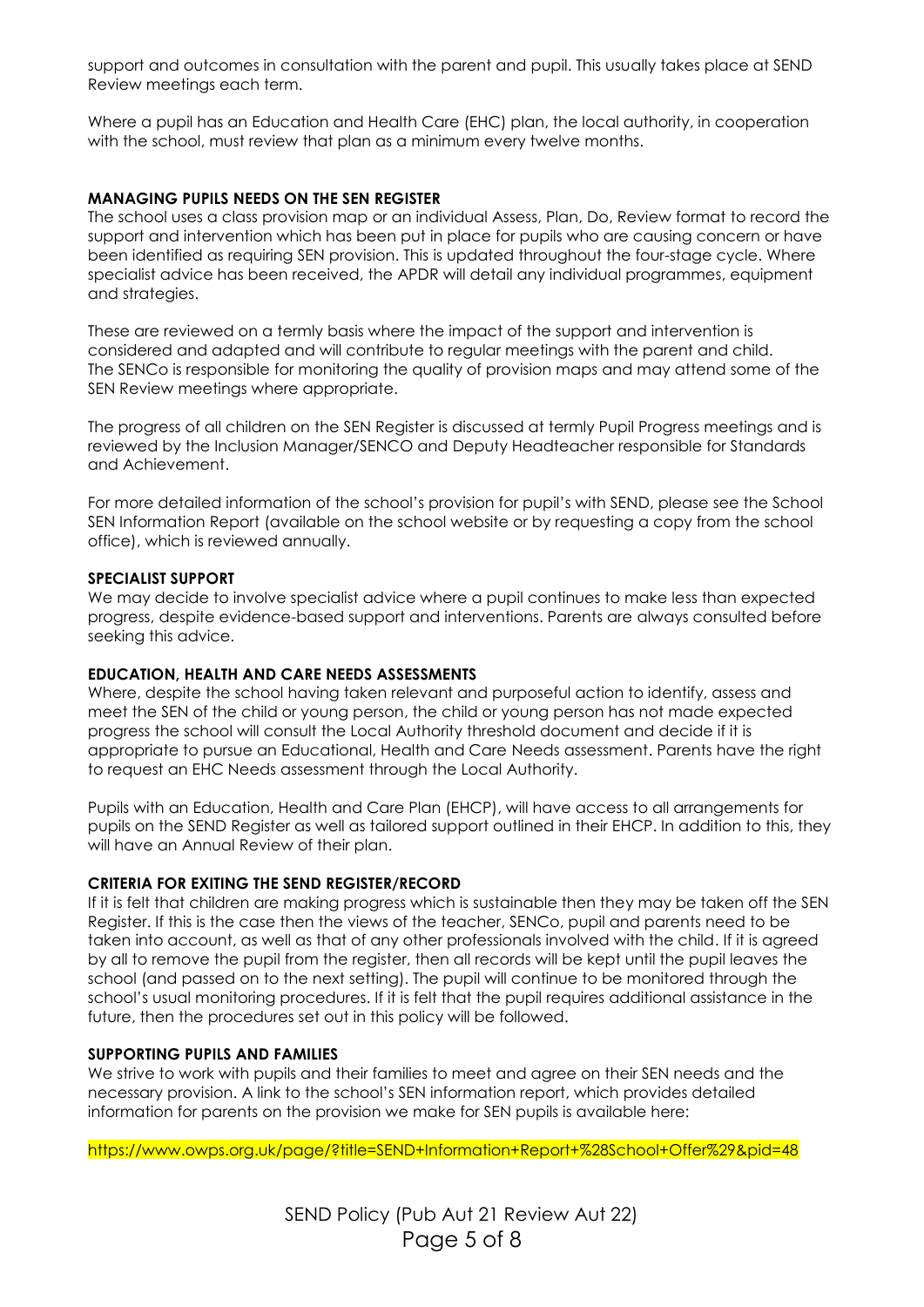Peterborough City Council have also produced a Local Offer to support parents to make informed choices and to signpost them to different services. The link is available here:

[https://www.peterborough.gov.uk/residents/special-educational-needs/local-offer/what-is-the](https://www.peterborough.gov.uk/residents/special-educational-needs/local-offer/what-is-the-local-offer/)[local-offer/](https://www.peterborough.gov.uk/residents/special-educational-needs/local-offer/what-is-the-local-offer/)

The Local Authority employs a Parent Partnership Officer, Marion Deeley, to offer impartial advice, advocacy and information to parents about the SEN process and their rights. They can be contacted on [pps@peterborough.gov.uk](mailto:pps@peterborough.gov.uk) or 01733 863979. They can also support parents to access Independent Supporters to help them through the EHC assessment process.

### **SUPPORTING PUPILS AT SCHOOL WITH MEDICAL CONDITIONS**

The school recognises that pupils at school with medical conditions should be properly supported so that they have full access to education, including school trips and physical education. Some children with medical conditions may be disabled and where this is the case the school will comply with its duties under the Equality Act 2010. Some pupils may also have special educational needs (SEN) and may have an Education, Health and Care (EHC) plan which brings together health and social care needs.

The school's policy for 'Supporting Pupils at School with Medical Conditions / Medical Policy' can be found on the school website or by following this link

[https://www.owps.org.uk/\\_site/data/attachments/P50/A%20%20Medical%20Policy%20\(Pub%20Aut](https://www.owps.org.uk/_site/data/attachments/P50/A%20%20Medical%20Policy%20(Pub%20Aut%2016%20-%20Review%20Aut%2019).doc.pdf) [%2016%20-%20Review%20Aut%2019\).doc.pdf](https://www.owps.org.uk/_site/data/attachments/P50/A%20%20Medical%20Policy%20(Pub%20Aut%2016%20-%20Review%20Aut%2019).doc.pdf)

## **ADMISSIONS ARRANGEMENTS**

The Governing Body follows the admissions arrangements laid down in the Trustees OWN Trust's Admissions policy, which do not discriminate against pupils with SEND.

### **TRANSITION ARRANGEMENTS**

For children with an EHCP or medical needs who are joining the school, a Transition meeting is held with the pupil's parents/carers, the pupil (if appropriate), SENCo, the receiving class teacher, the current setting SENCo and any professionals involved with the child.

For pupils joining the school who have been identified as having SEND the SENCo will contact the previous school to gain as much information as possible.

When moving to Year 7, additional transition visits are held for vulnerable children. For children with an EHCP, a meeting will be organised with the receiving setting; this usually happens in the Annual Review Meeting. External agencies may also attend and a plan is devised to ensure that the transition is a positive experience for the pupil. For all pupils all records are sent to the next school.

#### **ROLES AND RESPONSIBILITIES The SENCO**

The SENCO is Mrs Linda Harries. She can be contacted on 01733 370646 or lharries@owps.org.uk

The SENCO will:

- Work with the headteacher and SEN governor to determine the strategic development of the SEN policy and provision in the school
- Have day-to-day responsibility for the operation of this SEN policy and the co-ordination of specific provision made to support individual pupils with SEN, including those who have EHC plans

SEND Policy (Pub Aut 21 Review Aut 22) Page 6 of 8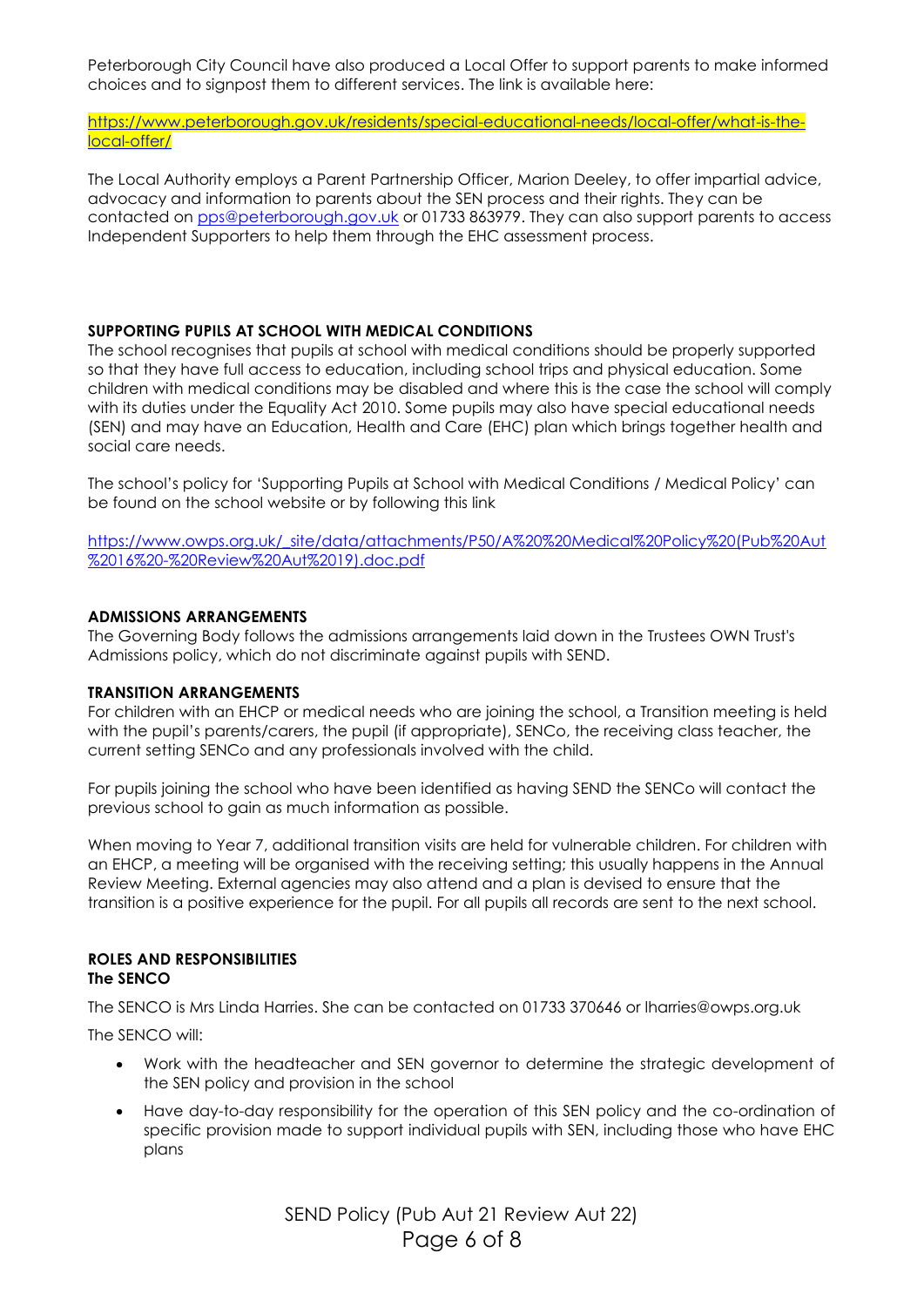- Provide professional guidance to colleagues and work with staff, parents, and other agencies to ensure that pupils with SEN receive appropriate support and high quality teaching
- Advise on the graduated approach to providing SEN support
- Advise on the deployment of the school's delegated budget and other resources to meet pupils' needs effectively
- Be the point of contact for external agencies, especially the local authority and its support services
- Liaise with potential next providers of education to ensure pupils and their parents are informed about options and a smooth transition is planned
- Work with the headteacher and governing board to ensure that the school meets its responsibilities under the Equality Act 2010 with regard to reasonable adjustments and access arrangements
- Ensure the school keeps the records of all pupils with SEN up to date

As well as the above duties, Mrs. Harries is responsible for carrying out Early Help Assessments (EHA). This is to enable pupils and their families to access the ASD/ADHD Pathway for children in Peterborough.

## **The SEN Local Governor**

The SEN Local Governor is Mr. Adam Green.

The SEN Local governor will:

- Help to raise awareness of SEN issues at governing board meetings
- Monitor the quality and effectiveness of SEN and disability provision within the school and update the governing board on this
- Work with the headteacher and SENCO to determine the strategic development of the SEN policy and provision in the school

### **The Headteacher**

The headteacher will:

- Work with the SENCO and SEN governor to determine the strategic development of the SEN policy and provision in the school
- Have overall responsibility for the provision and progress of learners with SEN and/or a disability

### **Class Teachers**

Each class teacher is responsible for:

- The progress and development of every pupil in their class
- Working closely with any teaching assistants or specialist staff to plan and assess the impact of support and interventions and how they can be linked to classroom teaching
- Working with the SENCO to review each pupil's progress and development and decide on any changes to provision
- Ensuring they follow this SEND policy

# **Teaching Assistants (TAs)**

Each TA will:

- Carry out activities and programmes planned by the class teacher and the SENCo
- Keep records of this work as requested

SEND Policy (Pub Aut 21 Review Aut 22) Page 7 of 8